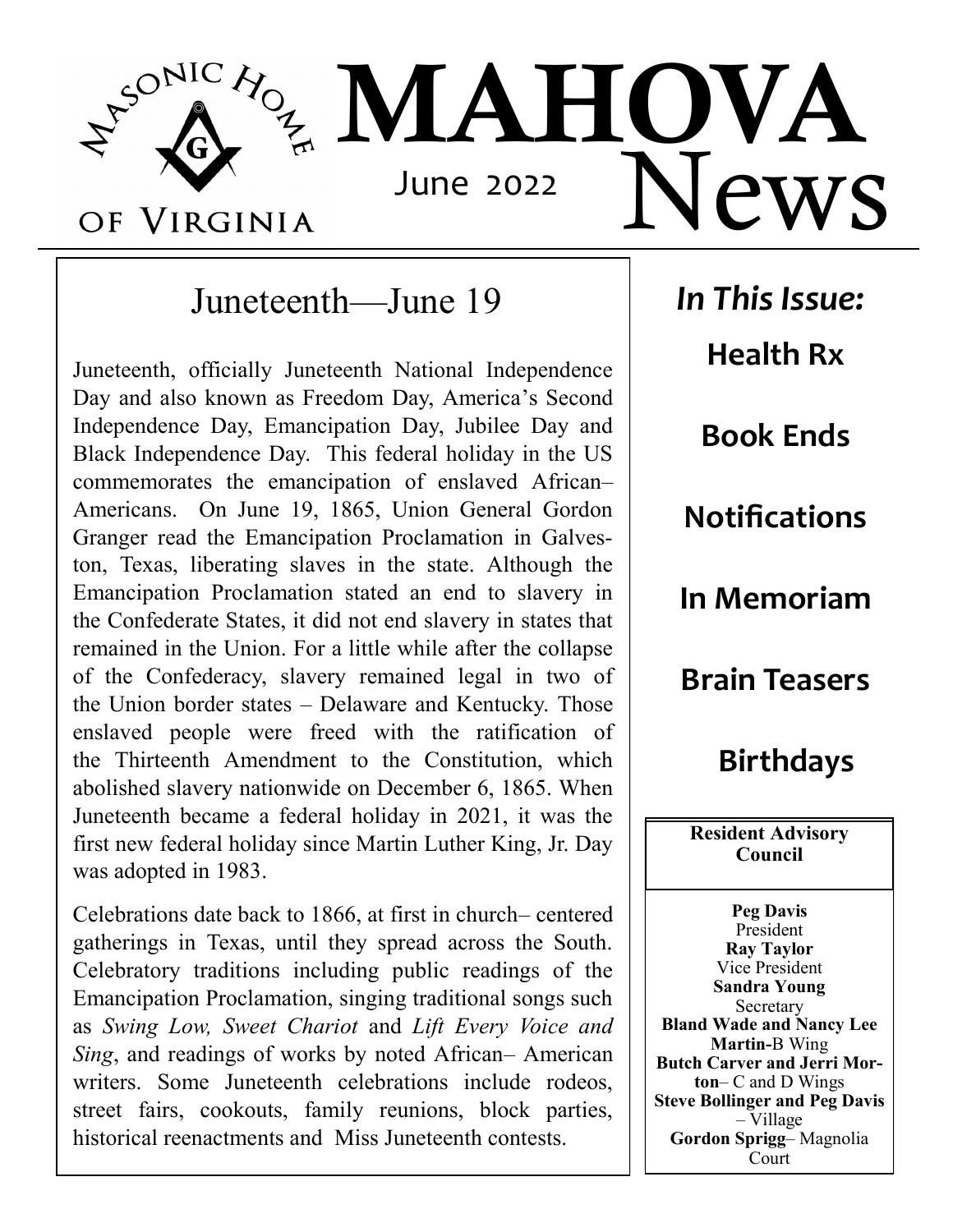# **Health**  $\mathbb{R}$

**Here's To Your Good Health!**

# **National Safety Month**

Each June the National Safety Council spreads the word about keeping everyone safe from the workplace to anywhere. They choose different topics to highlight each year, falls being one topic this year.

You can make small changes to help prevent falls. More than 1 in 4 older adults fall each year. Falling can lead to broken bones, difficulty getting around and other problems, especially for those over the age of 65.

Here are some steps to take to lower your risk of falling:

- Talk to your doctor about falls and how to prevent them.
- Exercise to improve your balance and strength
- Review all medicines with your doctor or pharmacist– some can make you dizzy or sleepy, causing you to fall.
- Get your vision check by an eye doctor ever 1 to 2 years . Be sure to update your glasses or contact lenses when your vision changes.
- Make your home safer. Install grab bars in and outside your bathtub or shower and put railings on both sides of your stairs.
- Get enough sleep. Feeling restless can lead to falls.
- Limit your alcohol intake
- Standup slowly
- Use assistive devices if you feel unsteady when walking.
- Be careful when walking on wet or icy surfaces
- Wear appropriate shoes.
- Always tell your doctor if you have had a recent fall, regardless of whether or not you are currently in pain.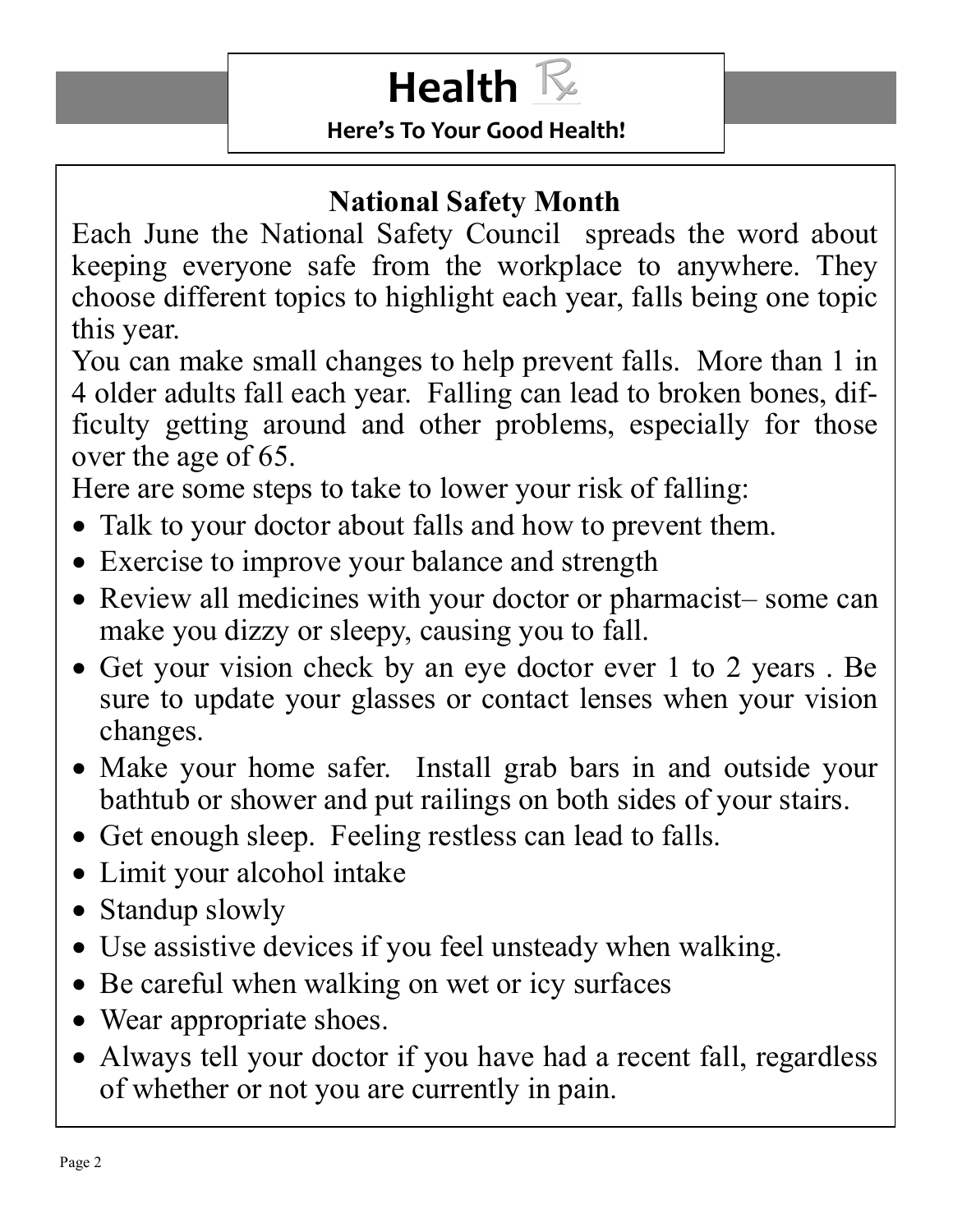Jennifer Close . . . . .

Jennifer Close was born and raised in North Shore, Chicago. A graduate of Boston College, she earned a masters in fiction writing from the New School. For a number of years, she lived in New York City and worked for various magazines. She currently lives in Washington, D.C. and teaches Creative Writing at George Washington University.

I read *Girls in White Dresses* for this review. There are three major characters: Isabella, Lauren and Mary, who were college friends and stayed connected as they pursued careers after college. The book reminded me of the television show "Sex in the City". It's really more of a collection of unconnected short stories about these young women and some of their friends. If it were made into a movie, you'd call it a "chic flic."

The author and her characters are all much younger than my own life experience. It's hard to remember back that far, but I kept thinking "Didn't anyone ever tell you . . . . ."

The young women meet guys and casually spend the night with them, eventually moving in with them, and then sharing all the details.

There are also chapters about their jobs/careers and how they feel about them. Mostly, they don't like them and wonder if they should be doing something else.

The title refers to how they often view each other when they are bridal attendants in friends' weddings.

Jennifer Close's style is easy reading. No big words requiring a dictionary. No unpronounceable names. I found it boring.

Other stuff . . . . .

For any of you who don't already know, Our MAHOVA library is constantly adding new titles, new movie DVDs and jigsaw puzzles. Librarian Rebecca Bollinger posts lists of new acquisitions on the bulletin board above the return cart. You never know what gems may show up. I recently watched *Anna Karenina* starring Greta Garbo. I thought it was quite well done.

There are two shelving sections devoted to recorded books on DVDs. Many are by currently popular authors. Some of the readers are better than others. If you're visually challenged, it's helpful.

And the puzzles vary from "quick and easy" to, "Why did I ever start this?"

Take some time to get acquainted with our nice library.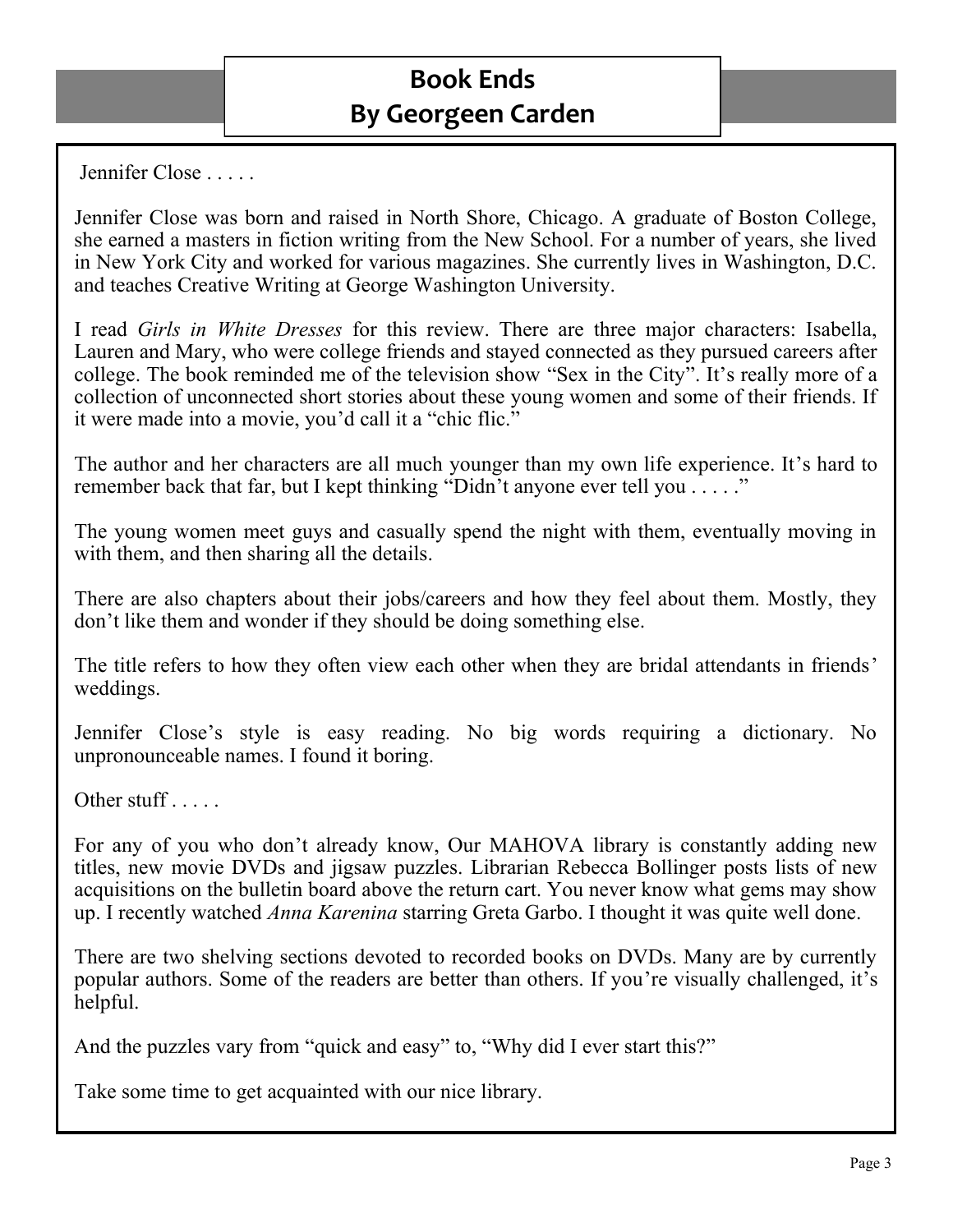## **In Memoriam**



#### **Noteworthy June Dates**

June 1: Say Something Nice Day

June 5: World Environmental Day. A day meant to raise environmental awareness across the globe

June 14: Flag Day

June 19: Father's Day and Juneteenth

June 21: Summer Solstice

June 24: Midsummer Day, traditionally the midpoint of the growing season, halfway between planting and harvesting.

The birthstone for June is the Pearl and symbolizes purity, honesty and calmness. The flower is the rose and honeysuckle.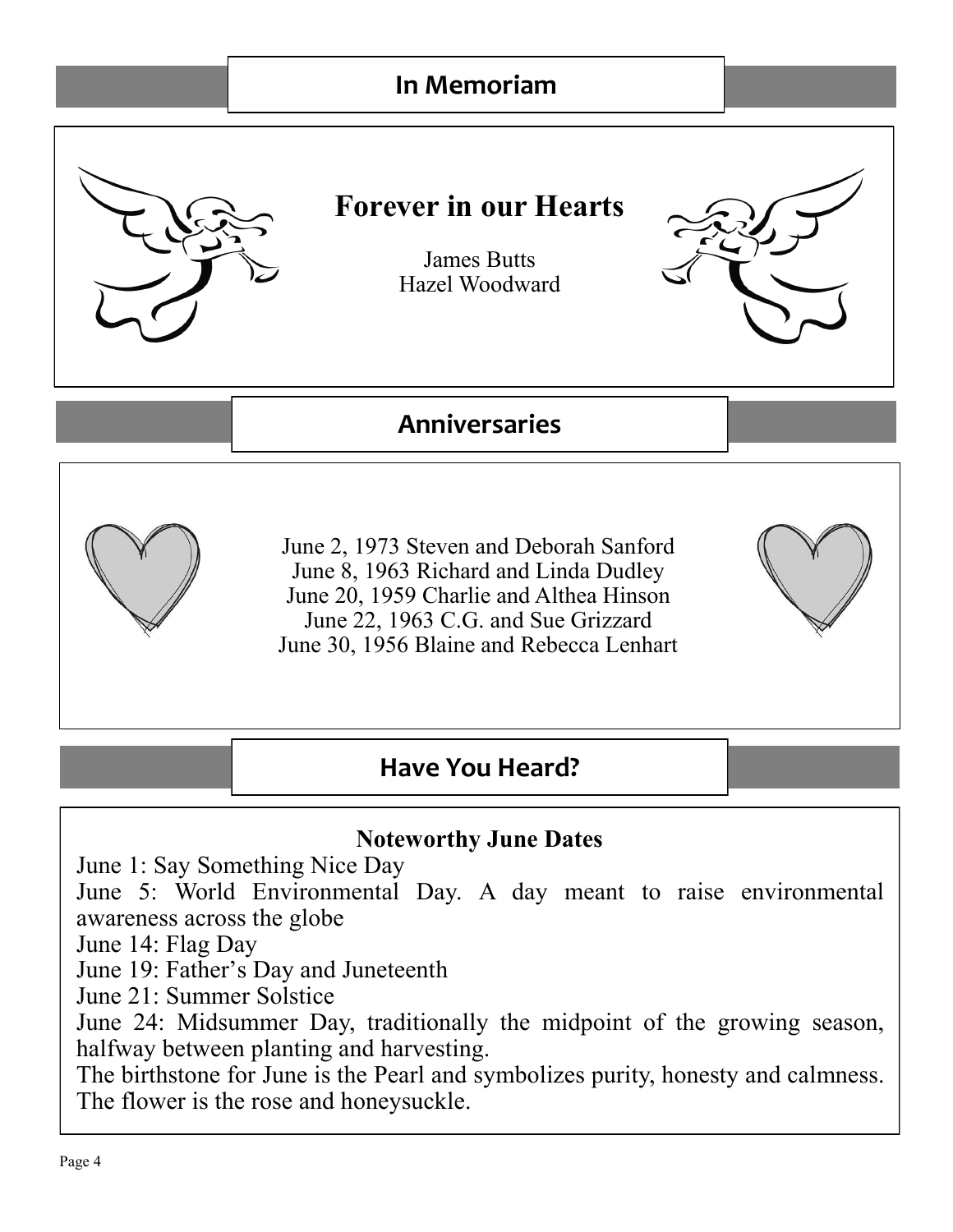#### **Menu Highlights for May**

## **Father's Day Luncheon**

No Sign– up required. No meal tickets. All Men are invited. Residents Only

> Friday, June 17 12:30 PM TV Room

Fried oysters w/ cocktail & Tartar sauces Grilled NY Strip Steak w/ steak sauce Brown butter baby potatoes asparagus w/ warm onion & Bacon Vinaigrette Coleslaw Honey butter yeast rolls Red velvet cake

#### **Taste of America Hawaii– Luau**

No sign-up required . Meal Tickets are required if not on the meal plan.

> Wednesday, June 22 4-6 PM Dining Room/ Outside Gallery

Whole Roasted Kalua Pig Sweet and Spicy Hawaiian Chicken Thighs Aloha Fried Rice (spam, peas, carrots, egg) Big Island Roasted Pineapple and Vegetables Tropical Slaw with Ginger Lime Soy Vinaigrette Hawaiian Rolls

**Father's Day Lunch**  Sign-up Required Online **Website: www.mahova.org/schedule-a-visit/ Deadline: June 13 at 4:30 PM** Holiday Meal Tickets Required

> Sunday, June 19 11: AM to 12:30 PM Dining Room

Fried Shrimp w/ Cocktail Sauce Roasted Prime Rib w/ Horseradish Sauce Baked Potato Corn on the Cob Southern Style Green Beans Egg and Butter Rolls Pecan Pie Ice Cream Sundays with the Frills

#### **Brunch**

No Sign-up required. Meal tickets not required for this meal.

Wednesday, June 29 10:30 AM—Wing Residents 11:00 AM– Village Residents Outside, under tents by Babcock

Classic Eggs Benedict Poached Eggs, Canadian Bacon, English Muffin, Hollandaise Breakfast Potatoes Red Potatoes, Peppers, Onions Grilled Asparagus White Chocolate and Raspberry Scones Fresh Cut Fruit Coffee and Juice Bar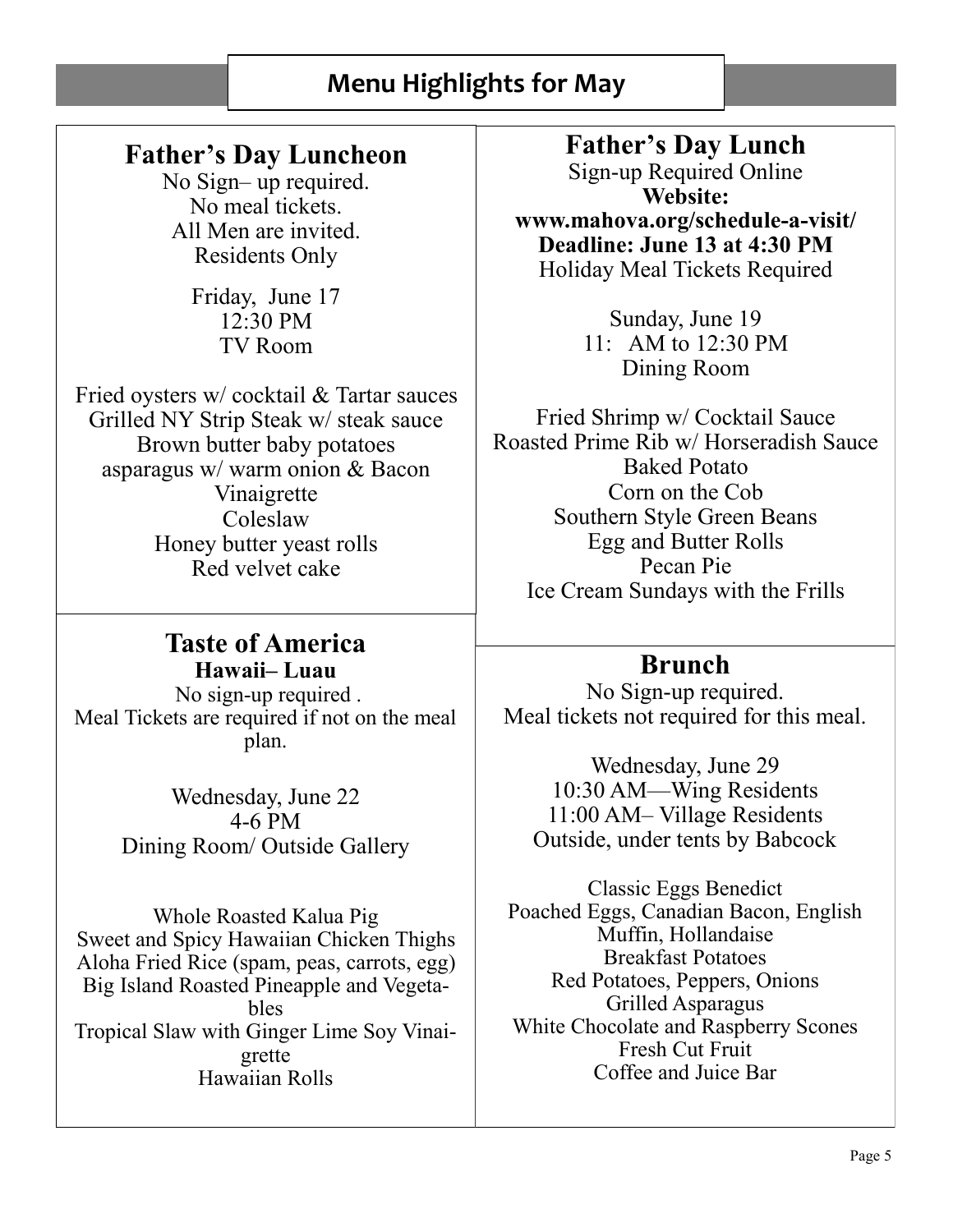# **Solstice Dinner Tuesday, June 14**

No Sign– up Required. No Meal Tickets Required. Resident Only Event

**Hors d'oeuvre Hour 4:00—5:00 PM Gallery and TV Room** 

Mini Quiche Shrimp Cocktail Cheese and Crackers Fresh Fruit Spanakopita Wine

**Dinner 5:00 PM Dining Room** 

Chopped Salad

Corn, cucumber, bacon, tomato, creamy ranch dressing

Grilled Beef Tenderloin and Pan Seared Crab Cake

Roasted Fingerling Potatoes

Asparagus

Dinner Roll

Cheesecake with Strawberry Sauce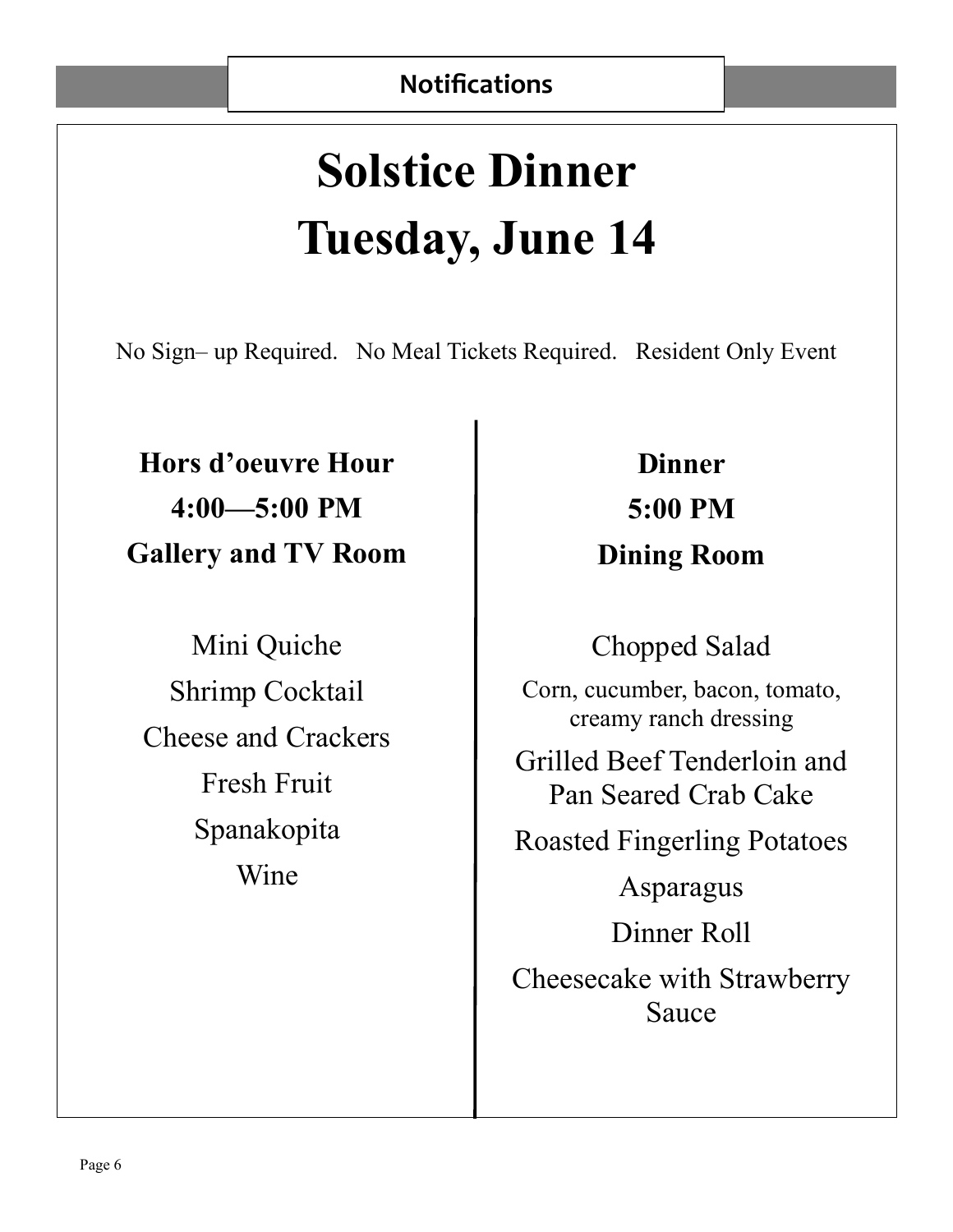**Brain Teaser**



**RBE** CUE **JANBA** F R F V S S  $H$ E Y  $T$ UAA GUP  $\mathbf{I}$ R P M  $\mathbf{I}$  $\mathbf{I}$ R W U F A Y P C L L  $\circ$ D N C U E  $\mathbf{I}$ U S C R Y M  $H$ C E A S E  $H$ G S P L X M  $\circ$ Н R т S O S  $\mathsf{R}$ F U N U E Т S R C E L I U U A E  $\mathsf{R}$ T E K M  $\overline{A}$ S  $\mathbf{I}$ U  $\mathsf{I}$ N O E  $\mathsf{A}$ N  $R$ S N  $N$ X O C O т N N G K S H  $\mathsf{I}$ E T U A R  $\Omega$ P S S B L  $\mathsf{C}$ S  $H$ S M S  $\overline{A}$  $\mathbf{I}$ L н E. P B L A F R S W M M  $\mathbf{I}$ N G C C T A S  $\perp$ R E J U N S S P R E N  $\mathbf{I}$ B L F T  $\circ$ L  $\circ$ G Y V E P U R  $\mathbf{I}$ E L E G N W т S  $\circ$  $H$ Ζ A S S D<sub>S</sub> C  $\circ$ N  $\circ$ C E  $\mathsf{A}$ F L  $\mathbf{I}$ P F L P S E D



| <b>AUGUST</b>    | <b>ICE POP</b> | <b>SHORTS</b>    |
|------------------|----------------|------------------|
| <b>BARBECUE</b>  | JULY           | <b>SPRINKLER</b> |
| <b>BEACH</b>     | <b>JUNE</b>    | <b>SUMMER</b>    |
| <b>FAMILY</b>    | <b>OCEAN</b>   | SUNGLASSES       |
| <b>FLIPFLOPS</b> | <b>PICNIC</b>  | <b>SUNSCREEN</b> |
| <b>FUN</b>       | POOL           | <b>SUNSHINE</b>  |
| HOT              | <b>RELAX</b>   | SWIMMING         |
| <b>ICE CREAM</b> | <b>SEASIDE</b> | <b>VACATION</b>  |



C ACRAZYFAMILY.COM FOR PERSONAL USE ONLY!